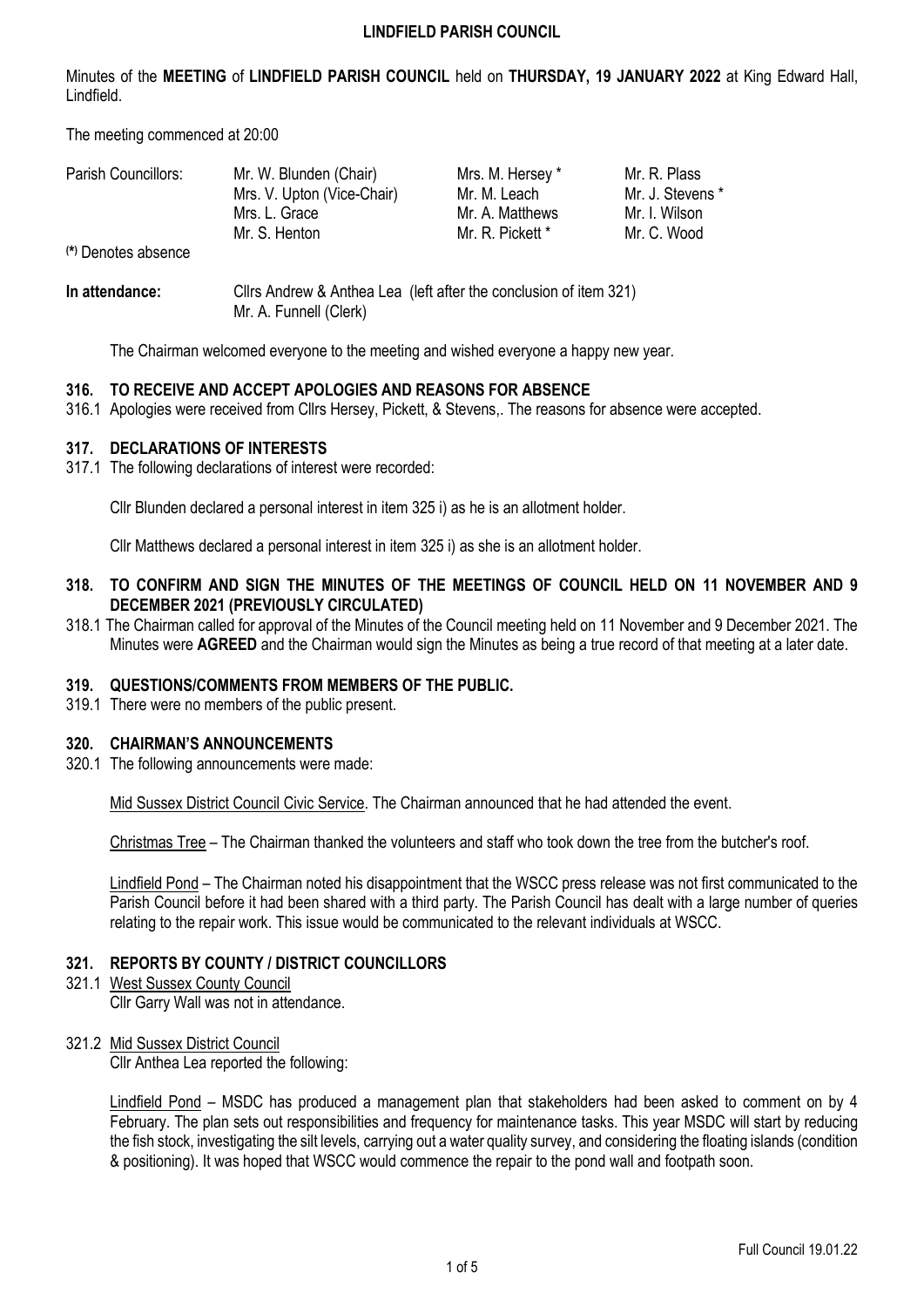Blue Campaign – Rewilding Great Britain. Mid Sussex will be continuing to take part in this campaign. In Lindfield areas that have areas of West Common and Blackhill have been included in the scheme. If any members have a suggestion on additional areas could these be made by 31 January.

District Plan. Working continues on the Plan but at a scrutiny meeting, held earlier, it was agreed to defer discussion on the District Plan review so that further consideration work could take place and the outcome of any change in government policy could be known.

Covid response. – MSDC continues to administer the Omicron hospitality and leisure grants which businesses can apply for.

Lindfield Repair Café. – Space is still being sought to store items for the group.

## **322. ACTIONS LIST**

- 322.1 The action list was noted.
- **323. CONSULTATION DOCUMENTS - TO CONSIDER CURRENT CONSULTATIONS AND AGREE ON WHETHER TO RESPOND.**
- 323.1 Members were asked whether they wished to respond to the following consultations:
	- a) West Sussex County Council West Sussex Fire & Rescue Service's (WSFRS) Community Risk Management Plan (CRMP) Public Consultation 2022 - 2026. It was **AGREED** not to respond to this consultation.
	- b) Mid Sussex District Council Updated District Plan It was now understood that the proposed consultation had been temporarily paused.
	- c) Mid Sussex District Council Pond Management Plan. This is not a public consultation but it was noted that the Council would respond to this document.
	- d) Water Resources South East Consultation on emerging regional plan for South East England. It was **AGREED** not to respond to this consultation.

## **324. PLANNING AND TRAFFIC COMMITTEE**

i) Report by Cllr Plass on matters considered at the meetings held on: 30 November 2021 and delegated decision taken thereafter.

Since the last report to Council on 11<sup>th</sup> November, the Planning & Traffic Committee has held one committee meeting on the 30th November with subsequent meetings cancelled recognising Plan B Covid restrictions and planning responses subsequently made to MSDC's consultation under the Temporary Delegated Authority agreed by the Council in May 2021. Consideration has been given to 22 planning applications, of which seven were in respect of trees and two sought Lawful Development Certificate. Objections were made to three applications and some concerns were raised over a fourth. In case of need, these cases were:-

- DM/21/2017 1 Portsmouth Wood where LPC objected to the continued retention of a 'temporary' fence whilst hedging continued to grow. MSDC permitted the application, subject to further review in 2024
- DM/21/4029 12 Denmans Close where LPC objected to a single story side extension as being an overdevelopment of the property, as well as overbearing and unneighbourly. MSDC refused this application.
- DM/21/3292 3 The Glebe where LPC objected to a combined fence and trellis >2m high, considering it to be out of keeping with the area, and overbearing to both the highway and neighbouring property. MSDC decision is outstanding.
- DM/21/4276 46 Hickmans Lane where LPC did not object to the proposed ground floor extension or loft conversion but were concerned that the proposed Velux windows on the front of the property would be very visible and not fit the street scene.MSDC decision is outstanding.
- DM/21/0161 Appledore cottage, Lewes Road , Lindfield, RH16 2LG. It was noted that appeal to the Planning Inspectorate (APP/D3830/D/21/3282010)had been allowed. LPC had objected to the application and MSDC had refused permission.

Other issues

• Lewes Road TRO – the original proposer, Mr Turner, Chair of P&TC, Deputy Parish Clerk and the Council's Consultant are working to address issues flagged by WSCC in the Council Consultant's initial report before pulling together a report for P&TC and, in turn, Full Council, to consider next steps.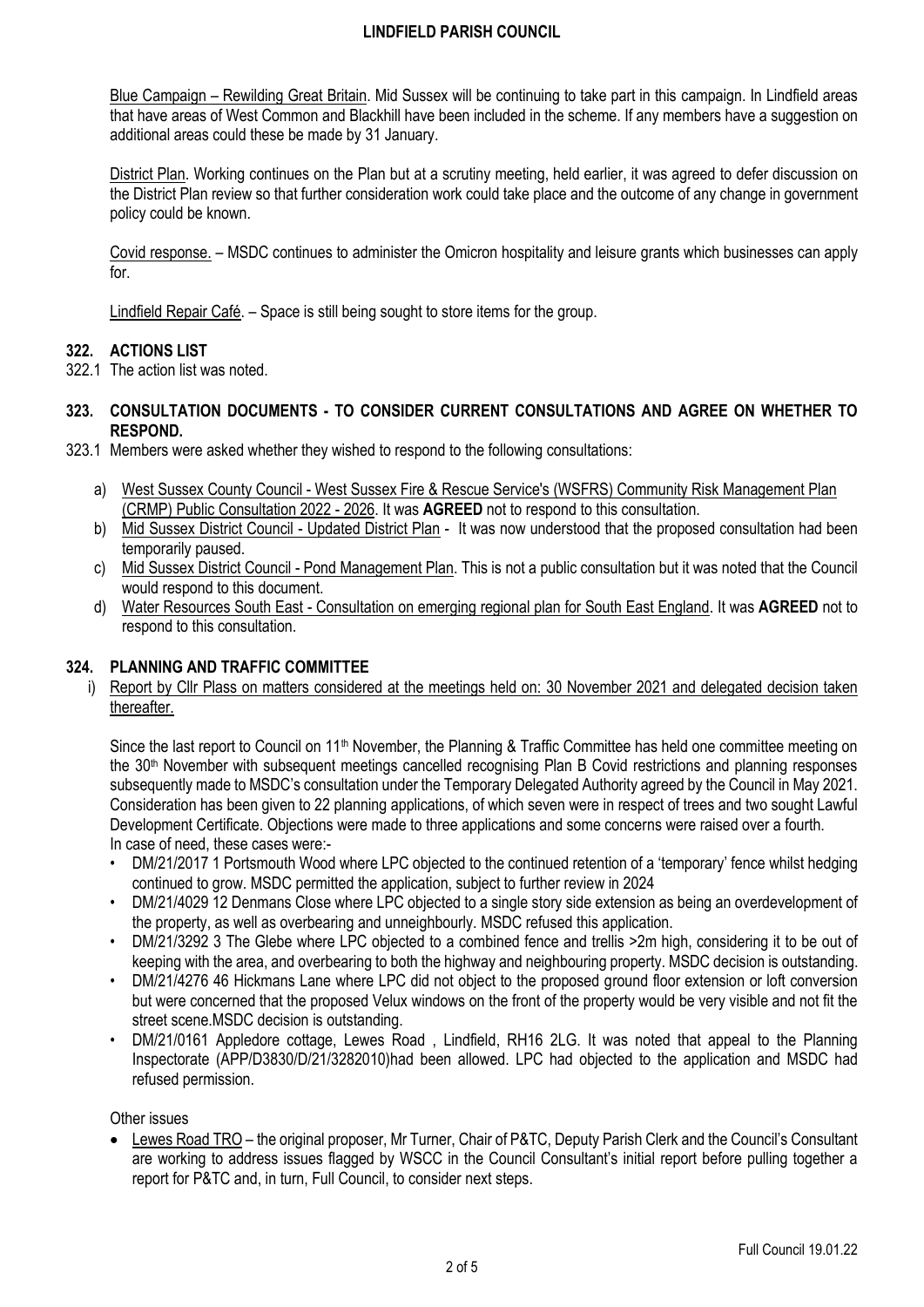- Scaynes Hill Lindfield Active Travel (SHLAT) Cllr Grace continues to attend meetings and report to P&TC. With the cross-country routes discounted due to lack of landowner's support, focus is now on the roadside route.
- Lindfield Pond Wall partial collapse. WSCC have drawn up plans to repair the damaged section and works are intended to start on Monday 7<sup>th</sup> February. Separately, MSDC have drawn up a management scheme for the pond which is yet to be reviewed.
- Black Hill Parking there continue to be significant concerns over school pick up and drop off parking and damage to the verges at this location. Discussions with the school are continuing and it seems likely that a solution will be difficult to define and potentially involve both WSCC Highways and possibly the Police, given regular concerns of children running into the road, as well as narrowing potentially blocking buses and emergency vehicles from passing the stopped vehicles.
- Electric Vehicle Charging in Lindfield. P&TC agreed to await further contact from the West Sussex ChargePoint Partnership to understand plans and their likely impact.
- The Welkin proposals from a developer for four new properties have been seen but no planning permission has been sought at this stage. The developer would like to present the plans to the Council and the Deputy Parish Clerk is preparing a paper in respect of best practice in this regard.
- ii) To receive the Minutes of the meetings of the Planning and Traffic Committee held on 30 November 2021 and delegated decision taken thereafter, and to confirm their recommendations. **RESOLVED**: that the Minutes of the meetings of the Planning & Traffic Committee held on 30 November 2021 and

delegated decision taken thereafter be received, and their recommendations confirmed.

# **325. ENVIRONMENT AND AMENITIES COMMITTEE.**

i) Report by Cllr Blunden on matters considered at the meeting held on 25 November (Minutes previously circulated), to include any updates.

## *Denmans Lane Allotments*

*Trees* – An updated quote has been received regarding the trees that border the allotments. This will be considered at the February meeting.

*Rats* - Reports have been received regarding rats on the allotment site. Plot holders are encouraged to limit any food source for the rats. The council has deployed traps but is not at present using any Rodenticide.

*Denmans Lane Public Toilets -* In December repair work was undertaken after the toilets were vandalised. Advice is being sought on the tree next to the toilet block as the root system from this tree is causing pavement heave. This has resulted in access to the disabled toilet being difficult as the door is catching on the brick pavement. Unfortunately, it is not possible to raise the door any higher.

*Wilderness Field -* Members considered two requests for tree planting on the Wilderness Field. It was agreed that the field should remain as an open space and therefore third party requests would be politely declined. Members believed that more prominent areas in the village such as Lindfield Common were better suited to tree planting for commemorative events. Members whilst in principle supported tree planting for Climate Change reasons did not want to change the ecosystem of the field. This was supported by the advice from a local ecologist.

ii) To receive the Minutes of the meeting of the Environment and Amenities Committee held on 25 November and to confirm their recommendations. **RESOLVED**: that the Minutes of the meetings of the Environment & Amenities Committee held on 25 November be received, and their recommendations confirmed.

#### iii) Keep Lindfield Tidy Campaign – To consider actions for spring 2022.

It was proposed to renew the existing campaign for 2022. This would involve producing new videos that include local businesses promoting the village and the Keep Lindfield Tidy campaign. Consideration would also be given to involving local children to produce or colour in template posters that can be used to promote the message. Promoting the campaign would take place through social media, website, noticeboard, and Lindfield Life

## It was **AGREED** that:

- a) to authorise the expenditure of up to £400 to publicise the campaign; and
- b) delegate authority to the Clerk, in conjunction with Cllrs Grace, Blunden, & Wood, to re-launch and run the campaign for 2022.
- iv) Climate Change Update from Cllr Wood.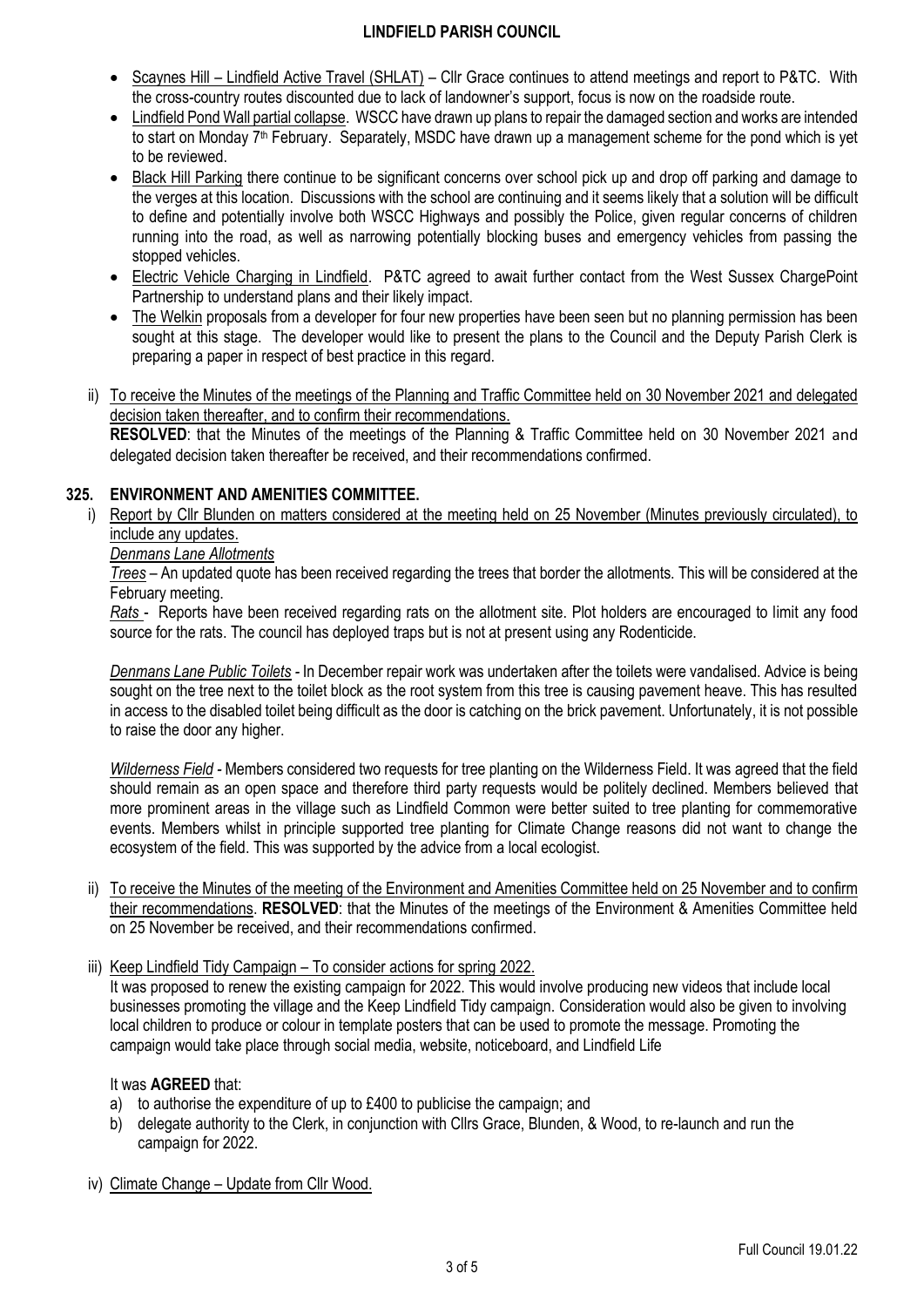Cllr Wood advised members that the Climate Change Working Group had met on 18 January and had discussed the following items:

- Garden Champion proposals
- Repair Café
- Lindfield in Bloom

# **326. FINANCE AND GENERAL PURPOSES COMMITTEE.**

- i) Report by Cllr Henton on matters considered at the meetings held on 16 December 2021, to include: Budget 2022/23 – The main purpose of the meeting had been for the Committee to scrutinise budget proposals for 2022/23. The Committee's recommendation would be considered later in this meeting.
- ii) To receive the Minutes of the meetings of the Finance and General Purposes Committee held 16 December and to confirm their recommendations. It was **RESOLVED** that the Minutes of the meetings of the Finance and General Purposes Committee held on 16 December 2021 be received and their recommendations confirmed.
- iii) Budget Progress including General Reserves expenditure to 31 December 2021. The budget progress at 31 December is as follows:

| F&GP       | £93,125. | from the budget of | £163,900 |
|------------|----------|--------------------|----------|
| P&T        | £26,772  | from the budget of | £10,000  |
| E&A        | £1,474   | from the budget of | £49,400  |
| Allotments | £3,375   | from the budget of | £2,500   |

£6,558 has been spent from the general reserve.

iv) Bank reconciliation (cash and investments) to 31 December 2021. The Bank Reconciliation at 31 December 2021 is as follows:

| Barclays current account        | £15,106.39  |
|---------------------------------|-------------|
| Barclays premium account        | £133,942.58 |
| Nationwide building society     | £93,000.03  |
| Petty Cash                      | £115.41     |
| Unpresented payments            | £٥          |
| Receipts not on bank statements | £3.95       |
| Closing balance                 | £242,164.41 |

v) Quarterly Summary of Income and Expenditure (1 October – 31 December). Members **NOTED** the Quarterly Receipts and Payments Summary (1 October - 31 December 2021).

vi) To note the list of payments.

The list of payments drawn since the Council meeting held on 11 November 2021 meeting was tabled. **NOTED**: that the expenditure during this period under the powers granted by Section 137 of the Local Government Act 1972 was £500 and that the Petty Cash balance as of 19.01.22 was £114.26.

It was **RESOLVED** to approve the list of payments totalling £32,549.53 with VAT of £3,285.84.

A copy of the list of payments was signed by Cllr Blunden.

vii) Toilets on the Common – Update.

The Clerk advised members that the S38 Commons Act 2006 application had been submitted to the Planning Inspectorate. The statutory notice had been advertised on the 6<sup>th</sup> of January. Third-party comments were to be sent to the Planning Inspectorate by the 4<sup>th</sup> of February.

- viii)Arrangements for Annual Review of the Effectiveness of Internal Audit Control 2021/22. The Committee Chair
- ix) To Note Interim Internal Audit Report received the following Meeting held on Wednesday 11 November 2021.